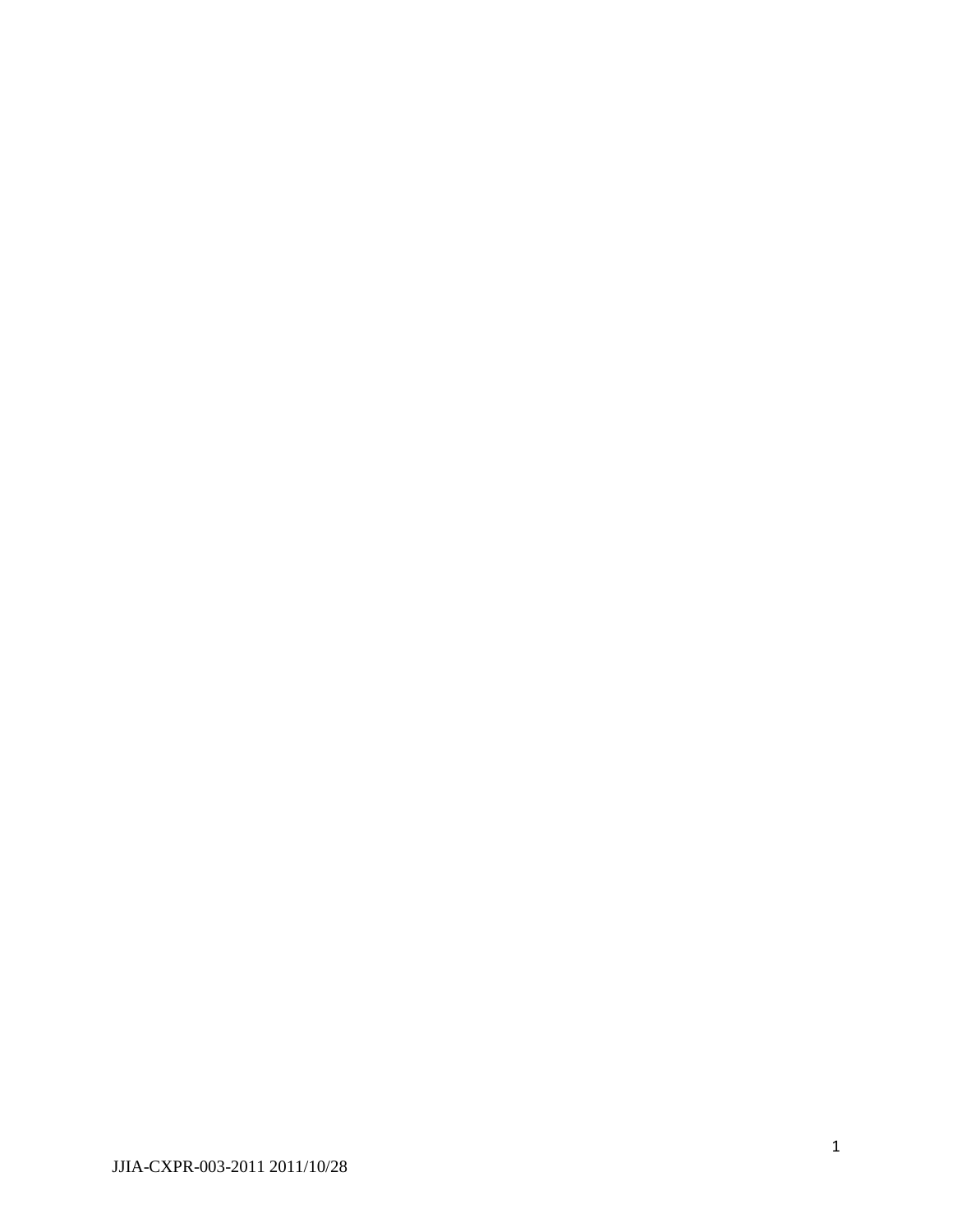この書面は"現状のまま"の状態で提供されます。

JIIA,または JIIA のリエゾン会員を含む会員,会員の子会社もしくは会員の関係会社のいずれも,この書面 の内容に関して,商品性,特定の目的への適合性,非侵害の保証を含め,いかなる保証も,明示たると黙示 たるとを問わず一切行いません。

This document is provided "as it is" with this current version.

None of JIIA, its members includes Liaison members, the subsidiary companies of its members, or the affiliates of its members are liable, whether express or implied, for any kinds of warranties of merchantability, fitness for a particular purpose, and non-infringement of third party property rights.

JIIA,または JIIA のリエゾン会員を含む会員,会員の子会社もしくは会員の関連会社のいずれも,この書面 の使用,または使用不能から生ずるいかなる損害(逸失利益,及びその他の派生的,または付随的な損害を 含むが,これらに限定されない全ての損害を言います。)について,適用法で認められる限り,一切の責任を 負わないものとします。

たとえ JIIA,または JIIA のリエゾン会員を含む会員,会員の子会社もしくは会員の関連会社がかかわる損害 の可能性について知らされていた場合でも同様です。

JIIA, its members including Liaison members, the subsidiary companies of its members, or the affiliates of its members are exempted from taking responsibility and held harmless under the applicable law, whether express or implied, for any kinds of damages or losses arising from a course of usage of this document, including but not limited to passive damages, derivative damages, and incidental damages. This is applied even when any of JIIA, its members includes Liaison members, the subsidiary companies of its members, or the affiliates of its members were informed of the possibilities of damages in advance.

JIIA,または JIIA のリエゾン会員を含む会員,会員の子会社もしくは会員の関連会社のいずれも,この書面 に起因して第三者との間に生じた,または生じうる知的財産権に関する紛争について,防御,協力,または 補償する責任を負わないものとします。

JIIA, its members including Liaison members, the subsidiary companies of its members, or the affiliates of its members are exempted from taking responsibility and held harmless for any litigation, including but not limited to on defending, on cooperating, and on compensating, and infringement of intellectual property rights with third party, incurred by the usage of this document.

英文は日本語による原文の翻訳です。意図された意味に疑義が生じた場合は,日本語版を正文とします。 The English text is a translation from the original Japanese. In the event of doubt about the intended meaning, the Japnanese version is definitive.

> ©2011 Japan Industrial Imaging Association ©2011 一般社団法人 日本インダストリアルイメージング協会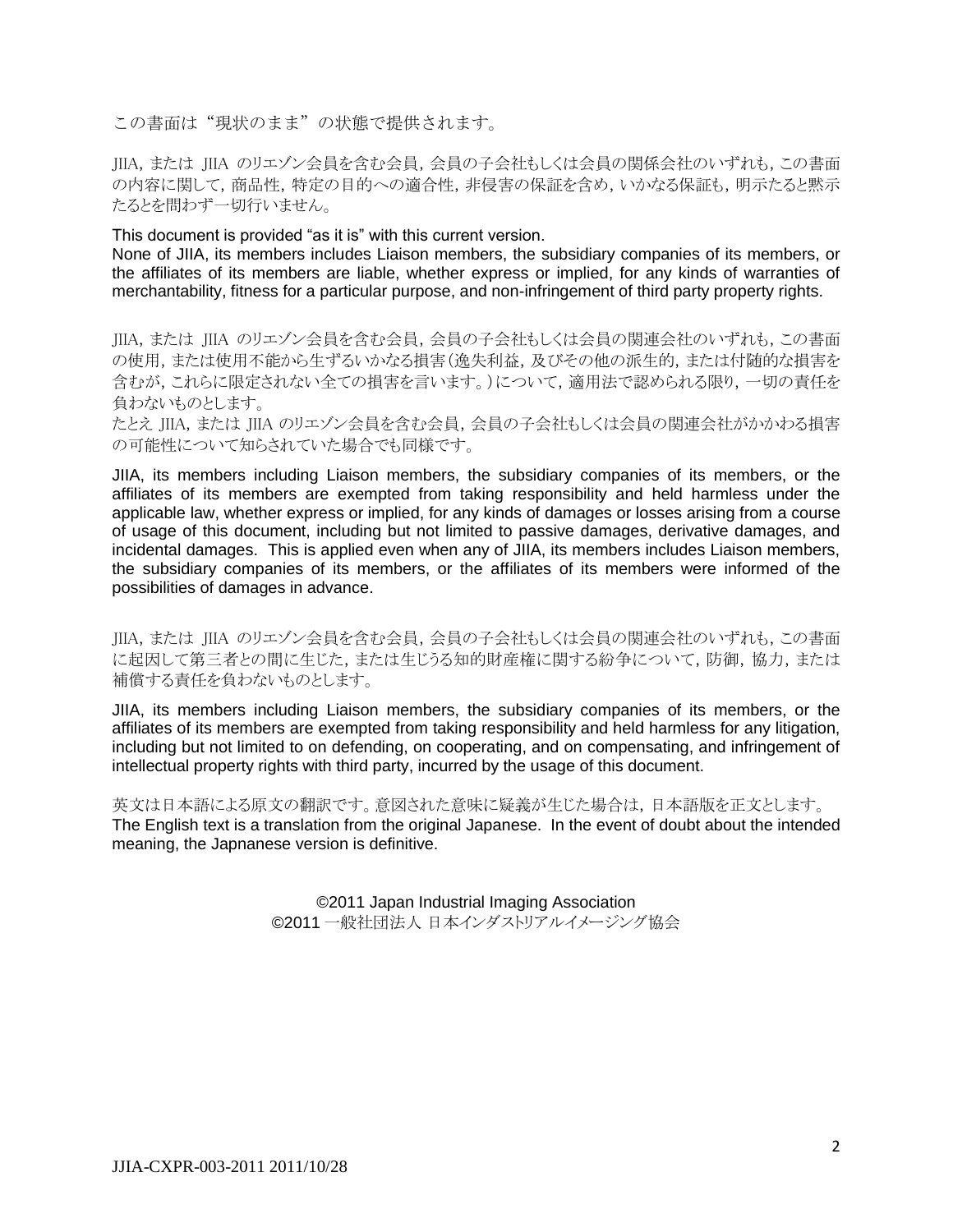#### Revision History

| Revision | Date         | <b>Note</b>                |
|----------|--------------|----------------------------|
| Rev. 0.5 | Oct 20, 2011 | First version for proposal |
| Rev. 1.0 | Oct 28, 2011 | Release version            |
|          |              |                            |
|          |              |                            |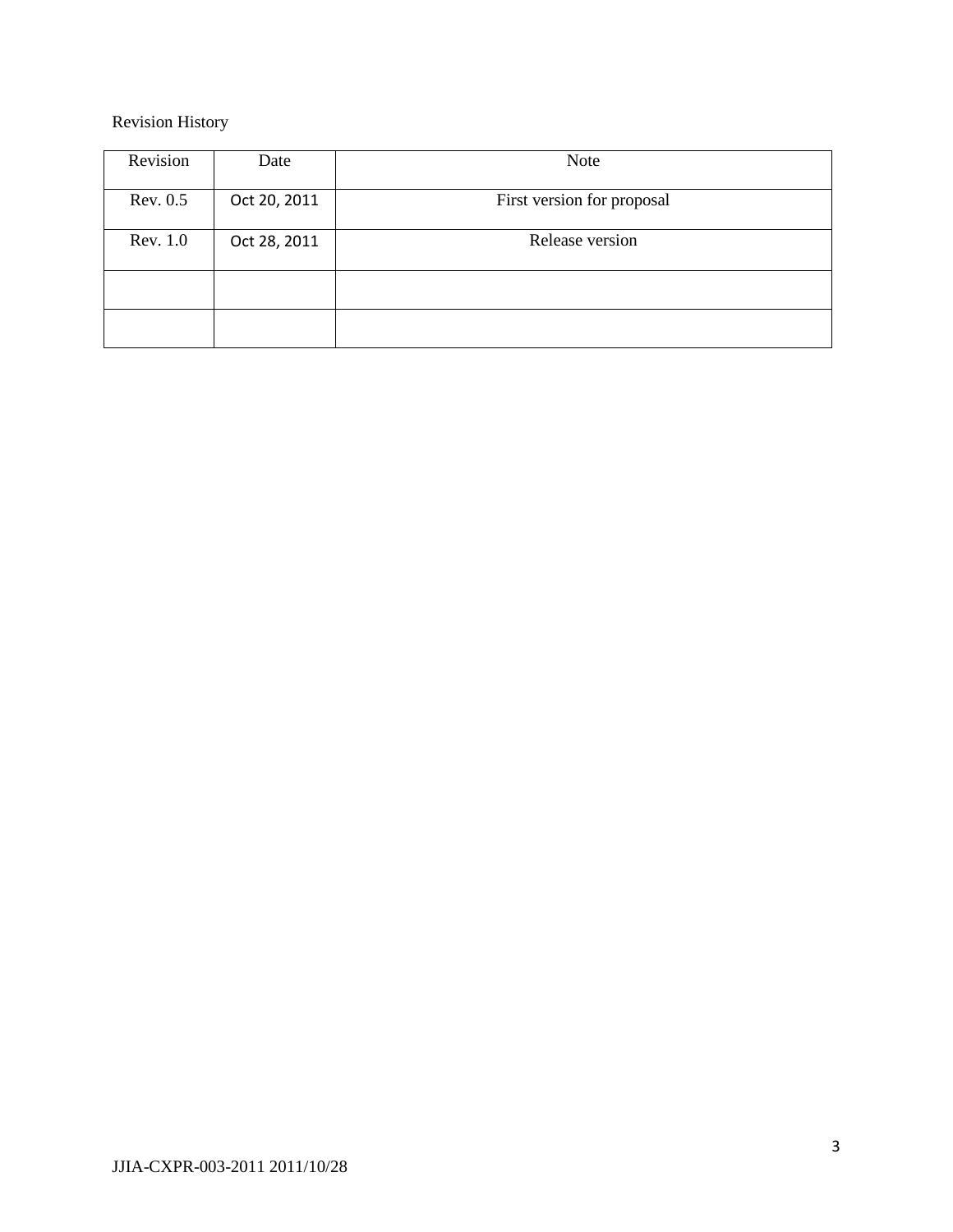#### **SCOPE**

| 1                | CoaXPress 規格登録製品または製品群                                                                                                             |
|------------------|------------------------------------------------------------------------------------------------------------------------------------|
| $\overline{2}$   | CoaXPress 規格適合製品または製品群                                                                                                             |
| 3                | CoaXPress 標準および認証試験                                                                                                                |
| $\boldsymbol{4}$ | CoaXPress 規格適合製品登録の流れ                                                                                                              |
| 5                | 登録費用                                                                                                                               |
| 6                | 認証試験                                                                                                                               |
| 6.1              | 電気特性適合試験                                                                                                                           |
| 6.2              | プロトコル試験<br>Protocol Test <sub>ummummummummummummummummummummummummum</sub> 9                                                       |
| 6.3              | 相互接続試験                                                                                                                             |
| 7                | 認証判定                                                                                                                               |
| 8                | 結果通知                                                                                                                               |
| $\boldsymbol{9}$ | 認証基準の表示義務                                                                                                                          |
| 10               | 最新認証基準への際認証の推奨                                                                                                                     |
| 11               | 認証製品とロゴの使用                                                                                                                         |
| 12               | 既に認証された製品の改訂                                                                                                                       |
| 13               | CoaXPress プラグフェスタの運営                                                                                                               |
|                  | 関連仕様書 Associated documents                                                                                                         |
|                  | APPENDIX B <sub>romanu</sub> manuscularum manusculum manusculum manusculum manusculum 13<br>登録申込書 Product registration application |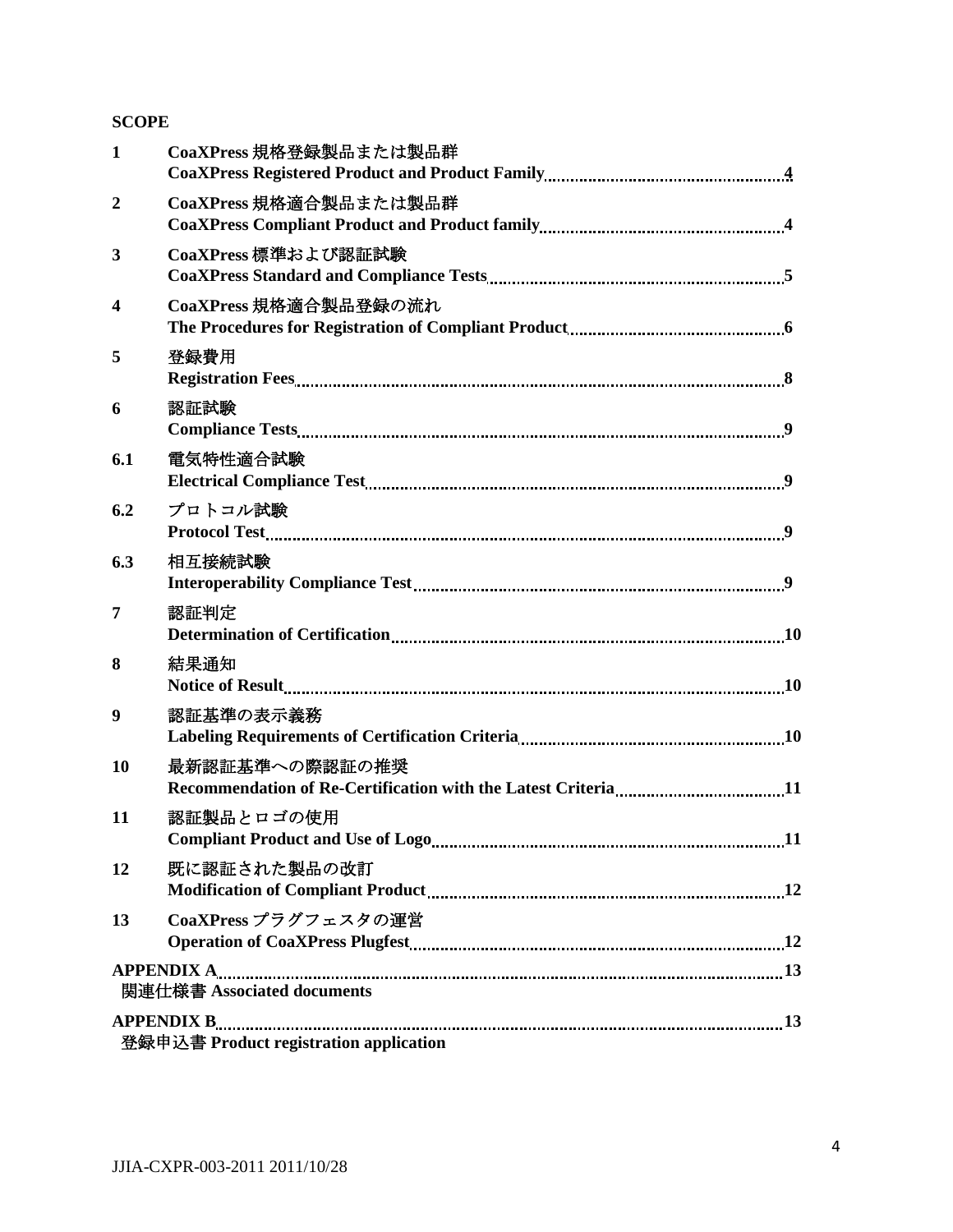#### **SCOPE**

JIIA (一般社団法人日本インダストリアルイメージング協会)は、CoaXPress 規格製品の製品登録 と適合認証および製品に対する CoaXPress 名称とロゴの使用許諾に関して以下のように定める。

JIIA (Japan Industrial Imaging Association) is establishing the guidelines about "Product Registration", "Compliance Certification" and "Trademark Licensing" for CoaXPress Standard as below.

#### 1 CoaXPress 規格登録製品または製品群 CoaXPress Registered Product and Product Family

CoaXPress 規格製品の登録、認証、CoaXPress ロゴの使用を希望するものは、JIIA 事務局に 該当する製品もしくは製品群の登録を行うこととする。これを CoaXPress 規格登録製品ま たは製品群と規定し JIIA CoaXPress Standard に従い設計製造された製品および、その製品 と電気的論理的特性において同一の特性を有する製品群であると製造者が宣言するもので、 登録された製品または製品群は登録者の責任において、CoaXPress 規格に適合しているも のとしてロゴの使用が認められる。その有効期間は登録日から 1 年間とし、登録製品また は製品群はこの期間内に本手順書に定められた適合試験すべてに合格し事務局に結果を提 出することが求められる。期間内に適合試験が完了しない場合登録は取り消されるものと する。本文書においては CoaXPress 規格登録製品または製品群を登録製品と呼称する。

 A company, who hopes to make Product Registration and obtain Compliance Certification for CoaXPress Standard and to use the CoaXPress distinctive registered trademark , has to register to JIIA secretariat. The product or product family, which the company declares that it is designed and manufactured in accordance with the JIIA CoaXPress Standard and shares same electric and theoretical features among every family member, shall be defined as a CoaXPress Registered Product or a CoaXPress Product Family, and be licensed to use the CoaXPress logo as a CoaXPress Compliant Product or a CoaXPress Product Family on the company's own responsibility. The effective term is one (1) year from the date of the product registration and the company shall be required to make the product or product family pass all of the compliance tests specified in Clause 3, and to submit the result to JIIA secretariat within the term. The product registration shall be cancelled, if the procedure is not completed within the term. CoaXPress Registered Product and Product Family hereinafter collectively shall be referred to "Registered Product" in This Guideline.

#### 2 CoaXPress 規格適合製品または製品群 CoaXPress Compliant Product and Product family

CoaXPress 規格適合製品または製品群とは JIIA CoaXPress Standard に従い設計製造された製 品および、その製品と電気的論理的特性において同一の特性を有する製品群であり、1 で 規定された登録製品で 3. に規定する適合試験に合格した製品または製品群である。製品群 として登録された製品においては代表する 1 機種のみの試験により製品群全体の試験に代 える。CoaXPress 規格適合製品または製品群を本文書においては規格適合製品と呼称する。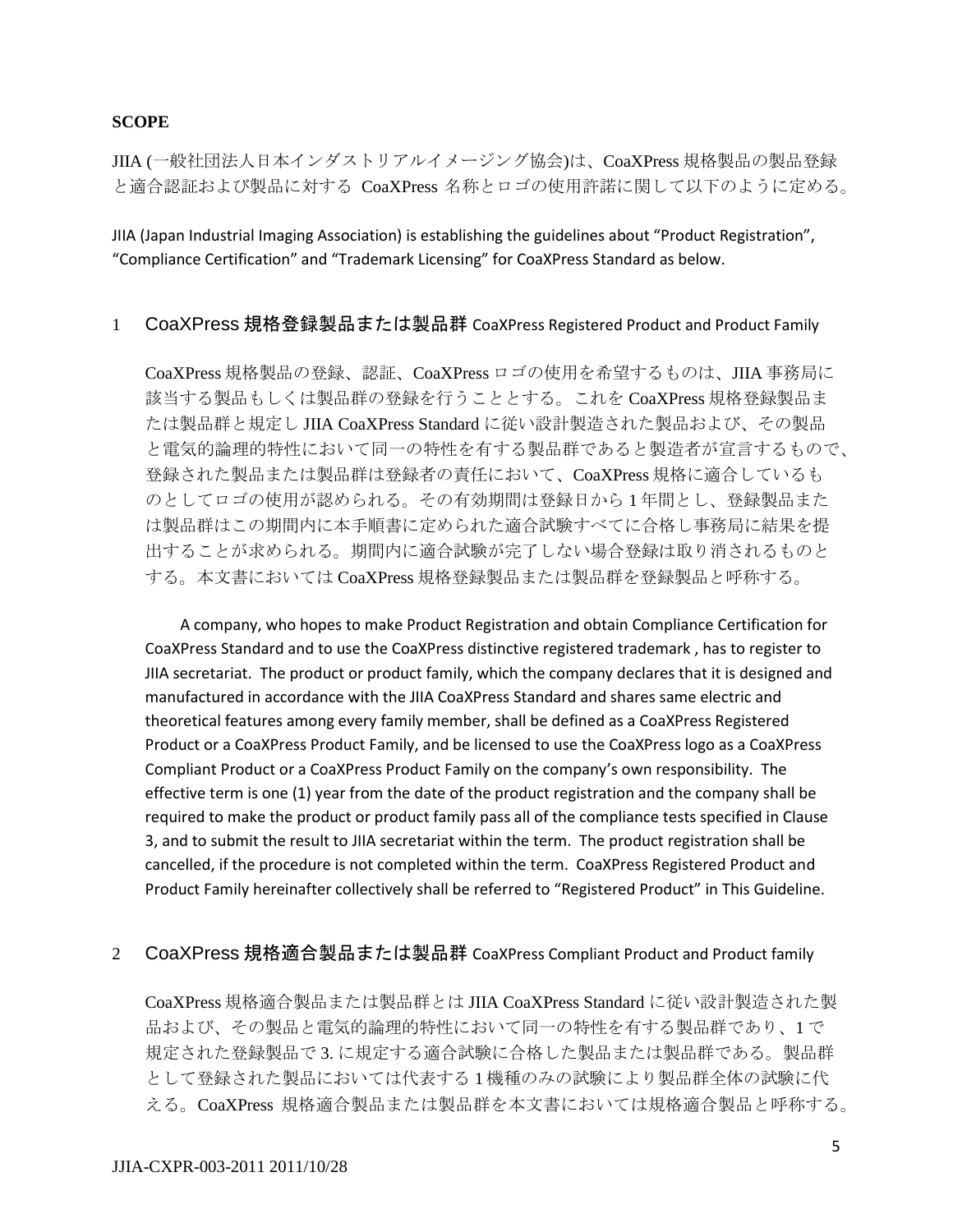規格適合製品は JIIA web site にてその名称形式が公開される。

 CoaXPress Compliant Product or Product Family is the product or product family which is designed and manufactured in accordance with the JIIA CoaXPress Standard and shares same electric and theoretical features among every family member, and which is a "Registered Product" defined in Clause 1 and has passed all of the compliance tests specified in Clause 3. As for the "Registered Product" which has been registered as a CoaXPress Registered Product Family, only one of its members shall receive the tests for the whole family. CoaXPress Compliant Product or Product Family hereinafter collectively shall be referred to "Compliant Product" in This Guideline. The name and model of every "Compliant Product" will be posted on the JIIA's website.

#### 3 CoaXPress 標準および認証試験 CoaXPress Standard and Compliance Tests

最新の CoaXPress 標準は JIIA web site(<u>www.jiia.com</u>)よりダウンロードもしくは JIIA 事務局 よりハードコピーを入手することが可能である。認証試験は製品カテゴリにより内容が異 なる。各認証試験基準書は製品カテゴリに応じて JIIA 事務局に請求することにより入手が 可能である。

 The latest CoaxPress Standard is available from the download page at the JIIA's website (www.jiia.com), otherwise the hardcopy is available from JIIA secretariat. Relevant Test Standard by Categories is available by request to JIIA secretariat.

|                                                                                                                       | デバイス | ホスト  | ケーブル | ソフト   |
|-----------------------------------------------------------------------------------------------------------------------|------|------|------|-------|
|                                                                                                                       |      |      |      |       |
| 電気特性適合試験基準書                                                                                                           | Γ.   | (    |      |       |
| <b>Electrical Compliance Test Specification for</b>                                                                   |      |      |      |       |
| <b>JIIA CoaXPress Standard</b>                                                                                        |      |      |      |       |
|                                                                                                                       |      |      |      |       |
| プロトコル基準書                                                                                                              | $*1$ | $*1$ |      |       |
|                                                                                                                       |      |      |      |       |
| 相互接続試験基準書                                                                                                             | (    | (    |      | $*2C$ |
| <b>Interoperability Compliance Test</b><br>Specification (Interoperability CTS) for JIIA<br><b>CoaXPress Standard</b> |      |      |      |       |
| GenICam GenTL Interoperability Test                                                                                   |      |      |      |       |
| Report                                                                                                                |      |      |      |       |

カテゴリ別該当検査基準

\*1プロトコル基準は当面除外事項とする。\*2 GenICamTL interoperability test report のみ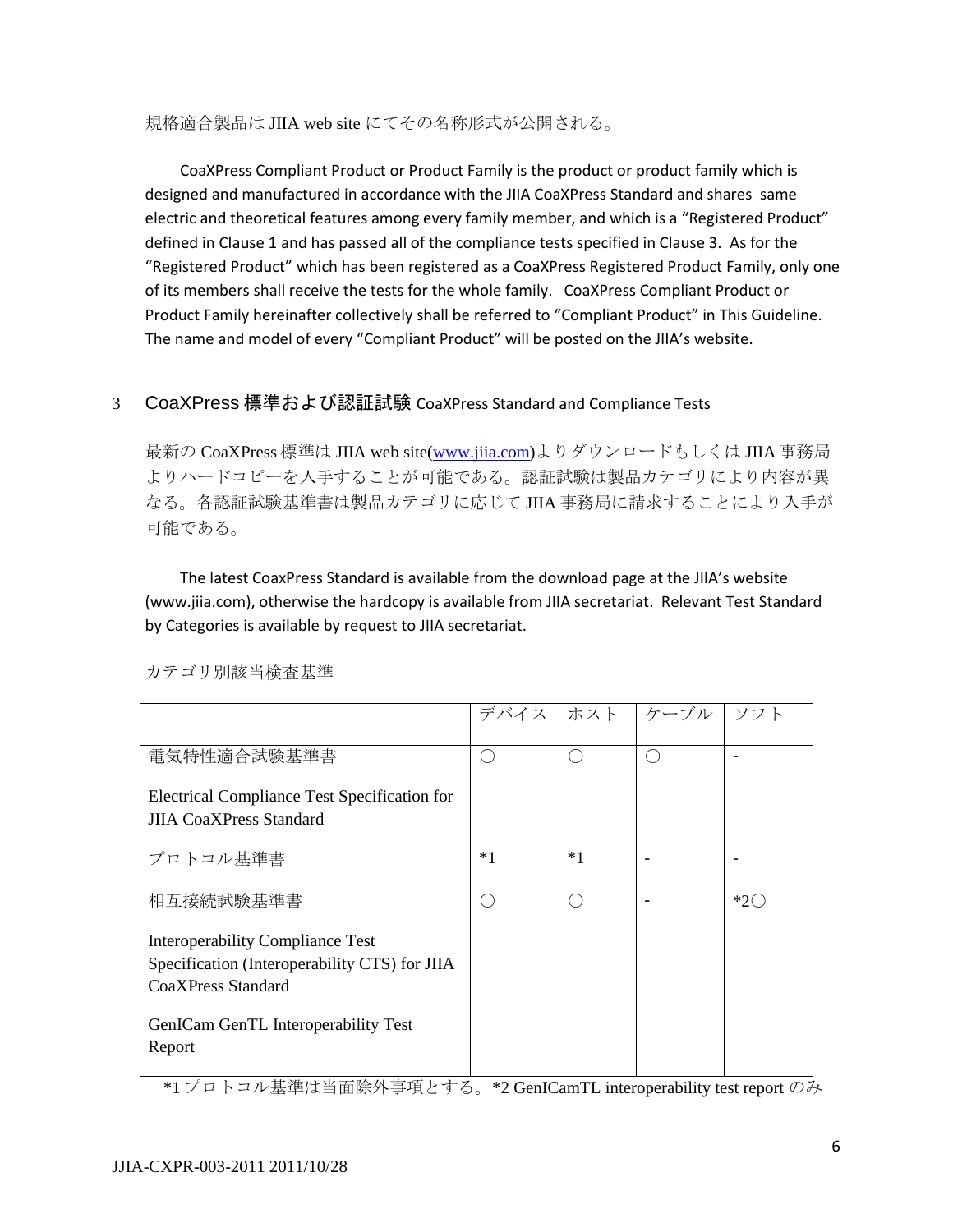Relevant Test Standard by Categories

|                                                    | Device | Host | Cable | <b>Others</b> |
|----------------------------------------------------|--------|------|-------|---------------|
|                                                    |        |      |       |               |
| <b>Electrical Compliance Test Specification</b>    | O      | Ω    | O     |               |
| (Electrical CTS) for JIIA CoaXPress Standard       |        |      |       |               |
|                                                    |        |      |       |               |
| <b>Protocol Specification</b>                      | *1     | *1   |       |               |
|                                                    |        |      |       |               |
| Interoperability Compliance Test Specification     | Ω      | O    |       | $*2O$         |
| (Interoperability CTS) for JIIA CoaXPress Standard |        |      |       |               |
|                                                    |        |      |       |               |
| <b>GenICam GenTL Interoperability Test Report</b>  |        |      |       |               |
|                                                    |        |      |       |               |

\*1 Protocol Specification is excepted for the time being. \*2 GenICam GenTL Interoperability Test Report required

#### 4 CoaXPress 規格適合製品登録の流れ The Procedures for Registration of Compliant Product

規格適合製品登録は、製品登録兼 CoaXPress ロゴ使用の手続き、電気特性適合試験および プロトコル試験と相互接続を行うプラグフェスタから構成される。それぞれは定められた 順番で行う必要はないが、規格適合の審査の際にすべて完了していることが求められる。 電気特性適合試験、プロトコル試験及び相互接続試験の結果の有効期限は規格登録製品の 登録期間内満了までとする。登録はどの時点で行ってもよいが、登録に先立ってどちらか 一方の試験を実施した場合、実施した試験の結果を登録時に JIIA 事務局に提出することが 必要である。すべての要求された試験結果の提出と登録料の払い込みを持って手続き完了 となり、結果が事務局より通知される。

 The procedures for the registration of a "Compliant Product" are consisted of Product Registration including the procedure for using the CoaXPress logo, Electrical Compliance Test and Plugfest. The sequence of the procedures is not fixed nor firm, however, all of the procedures must be completed before the compliance assessment.

 The result of Electrical Compliance Test, Protocol Test and Plugfest shall be effective until the expiration of the registration of the "Compliant Product". A company can make the registration of a "Compliant Product" at any timing, however, shall submit the test result to JIIA secretariat upon its Product Registration, if one of the required tests has been conducted before its Product Registration. By submitting the result of all required tests and paying registration fees, the procedures shall be completed, and the result of compliance assessment will be informed from JIIA secretariat.

登録フロー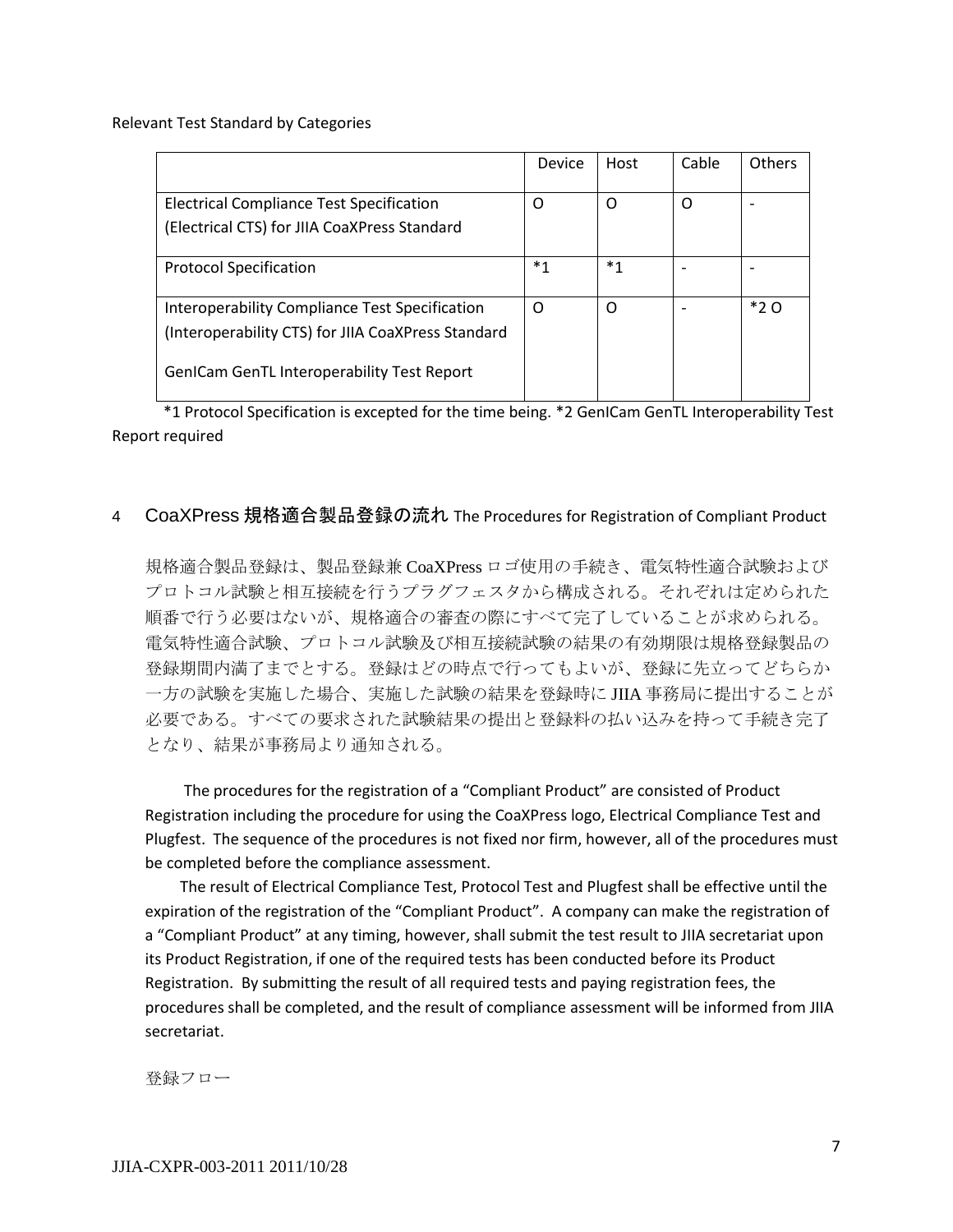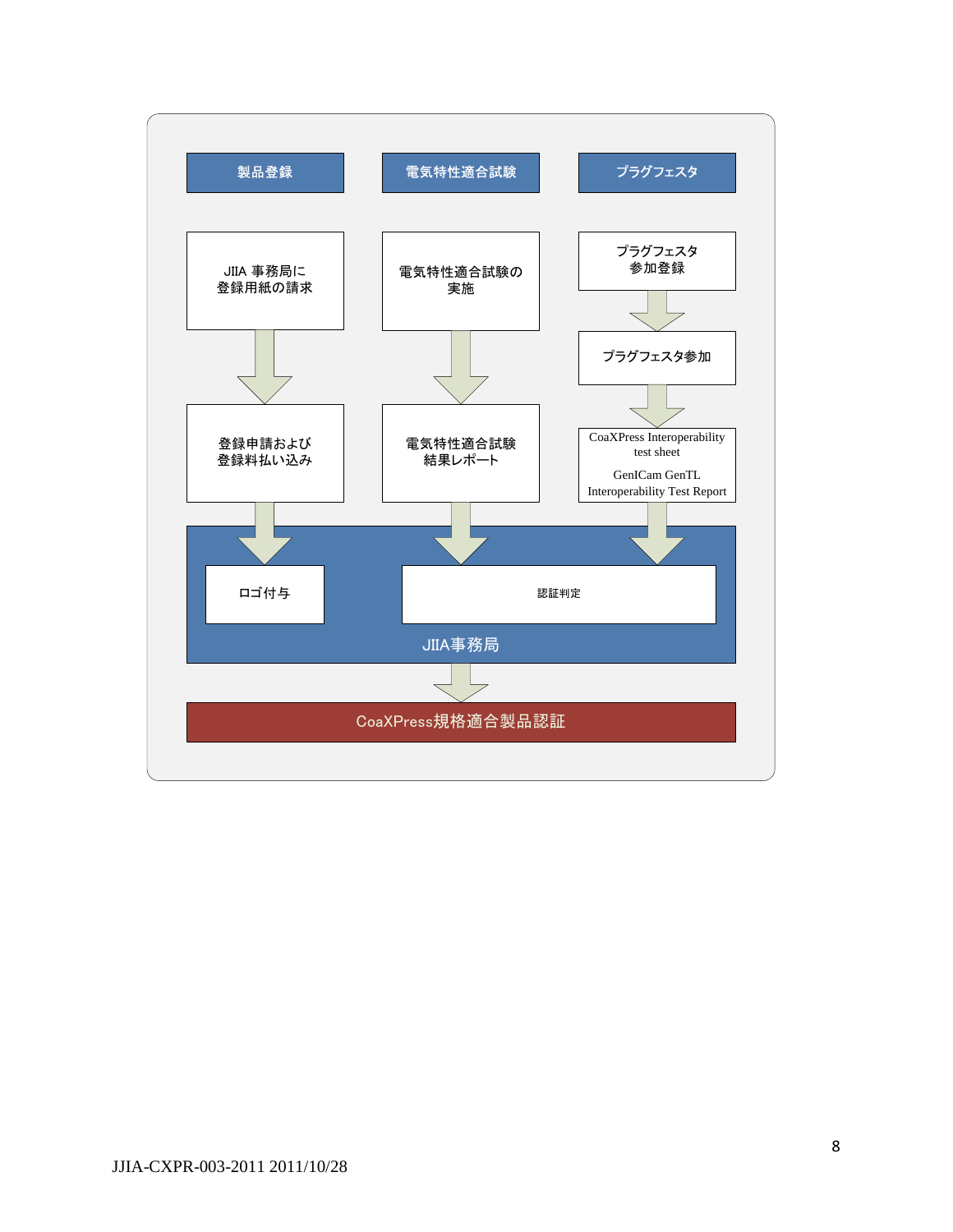#### Registration flow



#### 5 登録料 Registration Fees

登録料は登録製品 1 品種あたり以下の通りとする。登録費用はプラグフェスタの運営および製品登録 管理費用として充当される。

 JIIA,AIA,EMVA メンバー デバイス, ホスト 50,000 円 ケーブル,ソフトウエア 30,000 円 それ以外の場合 デバイス, ホスト 100,000 円 ケーブル,ソフトウエア 60,000 円

Registration fee per Registered Product is as below. Note: The fee is for the PlugFests and administering the CoaXPress standard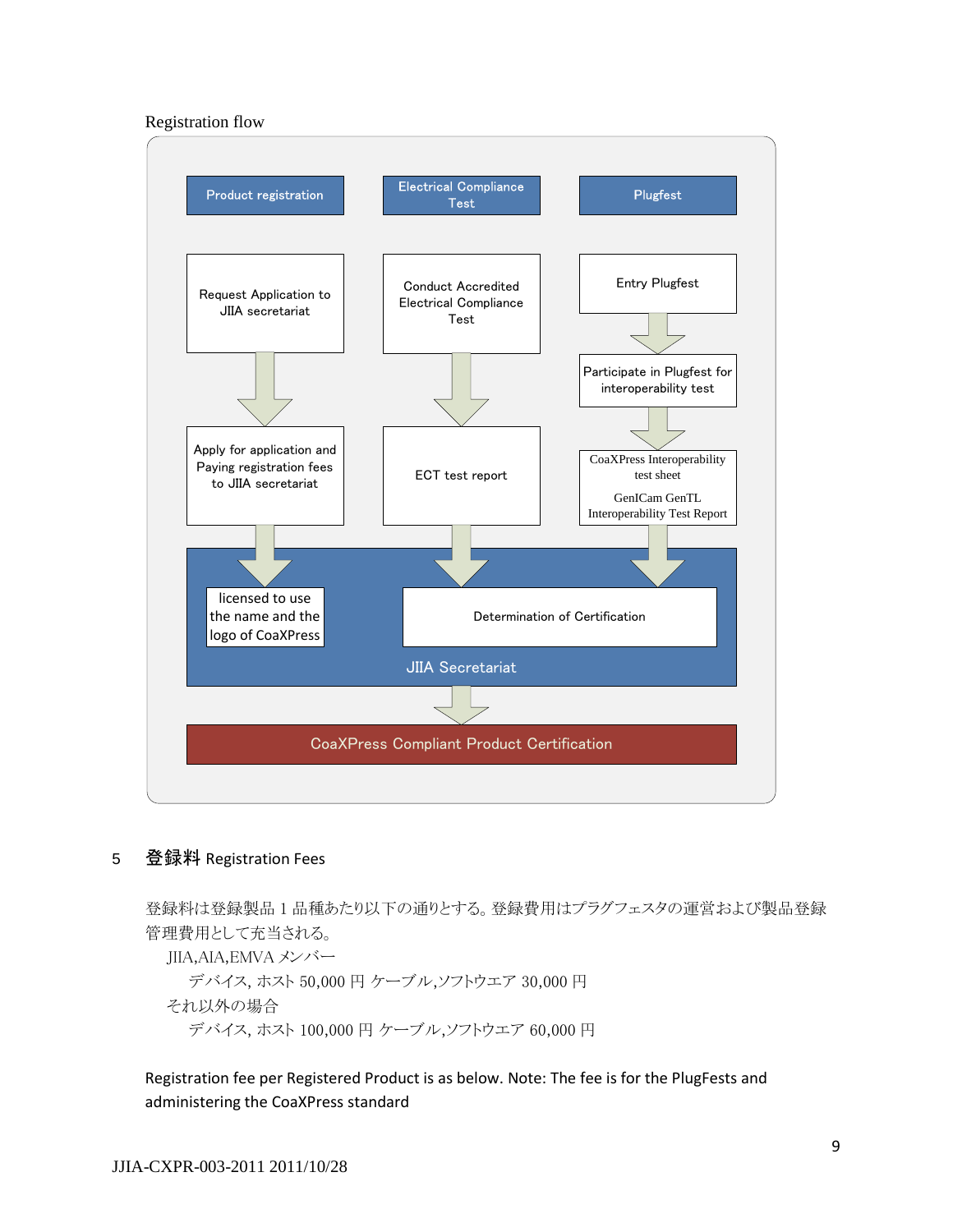For JIIA, AIA and EMVA members

Device and/or Host JPY50,000.- Cable and/or Software JPY30,000.-

For nonmembers and others

Device and/or Host JPY100,000.- Cable and/or Software JPY60,000.-

#### 6 認証試験 Compliance Tests

認証試験は電気特性適合試験とプラグフェスタで行われるプロトコル試験と相互接続試験 からなり、それらの合格が求められる。

 As compliance tests, it is required to pass Electrical Compliance Test, and Protocol Test and Interoperability Compliance Test which are held at Plugfest.

#### 6.1 電気特性適合試験 Electrical Compliance Test

物理層試験は APPENDIX に示された物理層試験基準に従い作成された測定手順によ り作成された試験結果レポートを持って公式試験結果とする。測定手順は JIIA によ り公式手順と認められたものとする。

 Physical layer test shall be conducted with the measurement process in accordance with the Physical layer test standard specified in APPENDIX, and the test report shall be made in required format. It will be regarded as a formal test result. The measurement process has to be accredited by JIIA.

#### 6.2 プロトコル試験 Protocol Test

プロトコル試験は当面実施されず相互接続試験の結果により代替される。

 Protocol Test will be not conducted for the time being, however, the result of Interoperability Compliance Test will be substituted for it

#### 6.3 相互接続試験 Interoperability Compliance Test

相互接続試験は APPENDIX に示された相互接続試験手順に従いプラグフェスタにお いて実施される。CoaXPress 製品の Gen<I>Cam 適合に関しては Gen<I>Cam 適合要件 を記載した、GenICam GenTL Interoperability Test Report の内容を確認し適合性を判断 する。プラグフェスタには JIIA により認められた立会人が出席し、相互接続試験の 実施を監督し結果を確認する。

 Interoperability Compliance Test shall be conducted in accordance with the Interoperability Compliance Specification specified in APPENDIX at Plugfest. It shall be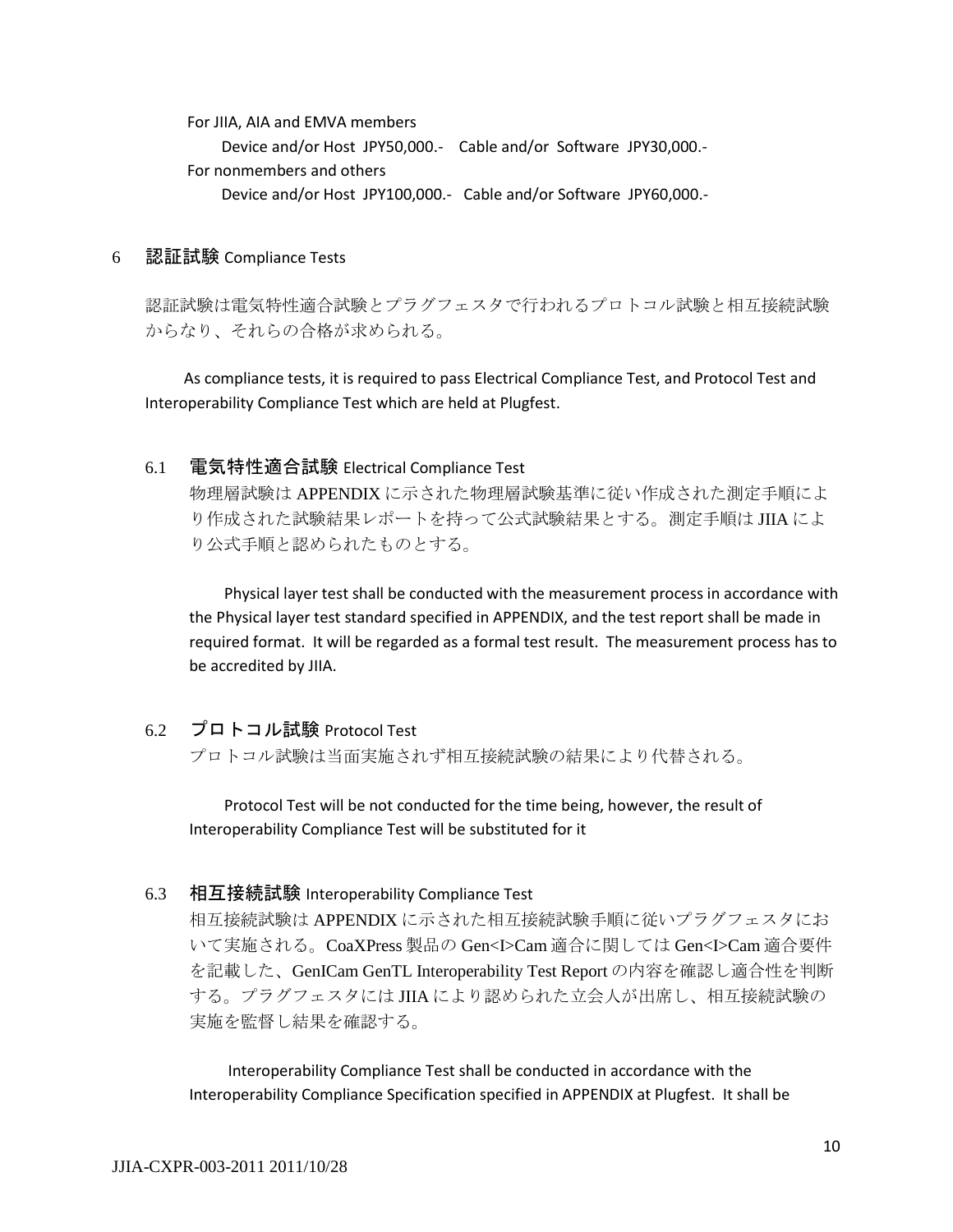judged whether a CoaXPress product is compliant with Gen<I>Cam by confirming the GenICam GenTL Interoperability Test Report which is specifying the Gen<I>Cam compliance requirements. The observer who is approved by JIIA shall attend a Plugfest to supervise the Interoperability Compliance Test and confirm the test result

#### 7 認証判定 Determination of Certification

JIIA 事務局は試験結果がすべて合格である場合、書類に何らかの不備あるいは疑義がある 場合を除いて認証する。何らかの審議が必要な場合、JIIA 事務局は標準化委員会に諮問す る。技術的な問題点であった場合は CoaXPress ワーキンググループでの審査を経て事務局 に結果を通知する。申請者が認証に必要とされる書類をすべて提出した時点で登録期限が 有効であれば追加の登録料は発生しない。

 JIIA secretariat will certify it as a Compliant Product, when a product passed all of the tests, unless there is a flaw and/or a question in the documents. If there is a necessity of deliberation, JIIA secretariat shall consult the JIIA Committee for Standardization. If it is a technical subject, the result shall be noticed to JIIA secretariat after an examination in the CoaXPress Working Group. If an applicant submits the result within the effective term for the product registration, no extra fee is caused.

#### 8 結果通知 Notice of Result

JIIA 事務局は認証の判定結果を申請者に通知する。合格の場合、JIIA 代表理事より該当す る製品の CoaXPress 製品用ロゴの永続使用が認められ、JIIA-Web site に規格適合製品とし て掲載される。不合格の場合、結果通知書によって不合格コメントが申請者に伝えられる。

 JIIA secretariat shall notice the result of the determination of the certification. In case of acceptance, the "Registered Product" shall become a "Compliant Product" and be approved for permanent use of the CoaXPress logo by Representative Director of JIIA and be posted on the JIIA-Website as a "Compliant Product". In case of rejection, the reason for rejection will be informed to the applicant with the notification of the result

9 認証基準の表示義務 Labeling Requirements of Certification Criteria 規格適合製品は、その仕様表示として、認証された日付、規格書の版、認証された際の該 当基準書とその版(バージョン)を記載すること。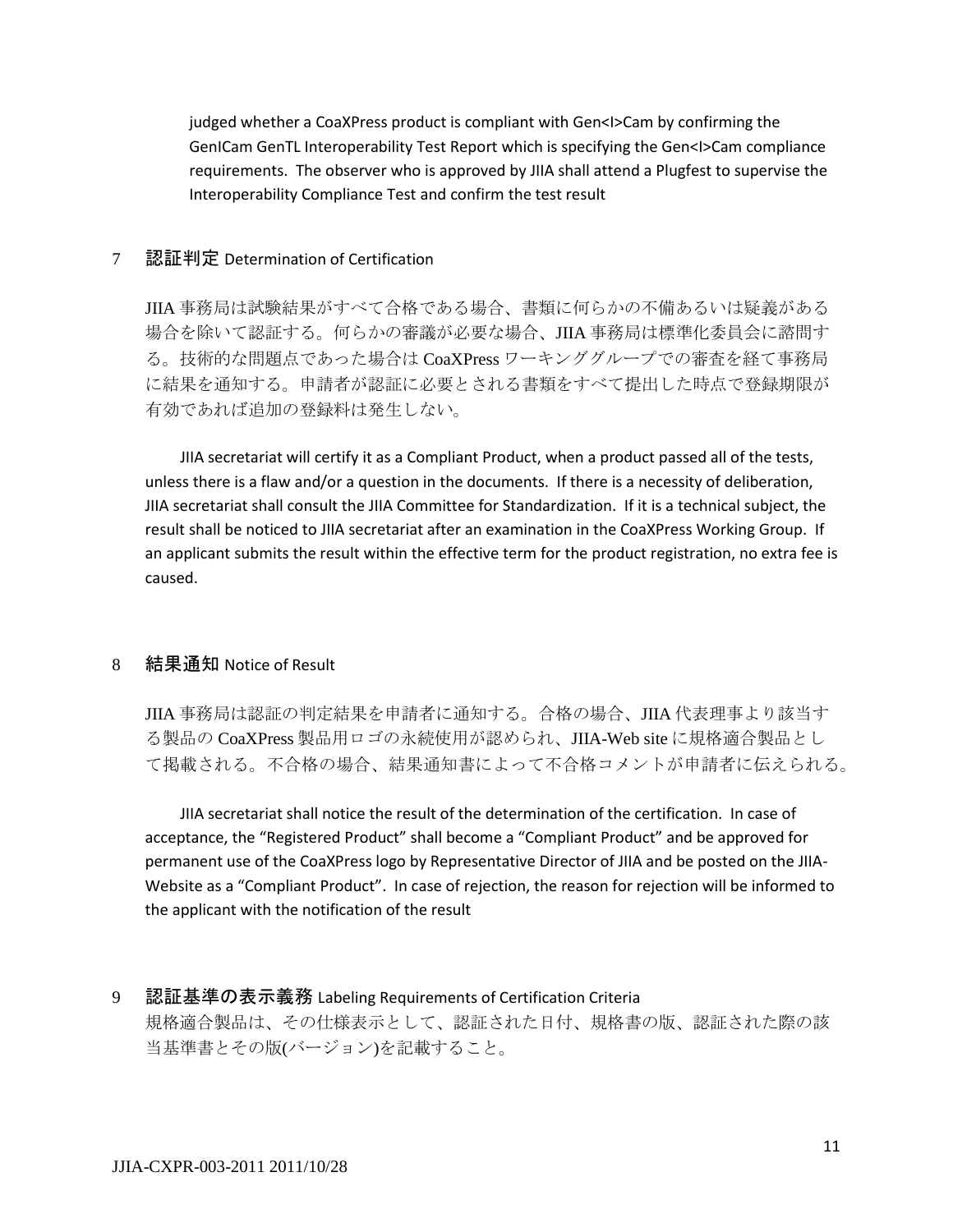規格認証製品の表示例

CoaXPress Ver1.0 2011.03.30 認証 電気特性適合試験基準 JIIA CXP 002A Rev 1.0 合格 相互接続試験基準 JIIA CXP 005A Rev 1.0 合格

 A "Compliant Product" shall be described the date of certification, the version of the standard and the version of the specifications in its specification display.

Display example of Compliant Product

CoaXPress Ver1.0 2011.03.30 Certified Electrical Compliance Test Specification JIIA CXP 002A Rev 1.0 Approved Interoperability Compliance Test Specification JIIA CXP 005A Rev 1.0 Approved

10 最新認証基準への際認証の推奨 Recommendation of Re-Certification with the Latest Criteria 認証の基準は、判定精度改善のため改訂されることがある。認証された製品であっても、 最新版での再認証手続きを推奨する。最新版での再認証取得は、より精度の高い規格準拠 を証明するために必要である。再認証に関しては追加の登録料は発生しない。

 The certification criteria could be revised to improve the determination accuracy. Even a "Compliant Product", it is recommended to take the procedures for re-certification with the latest version. Acquisition of re-certification with the latest version is necessary to prove that the "Compliant Product" is according to more accurate specifications. No extra fee is caused for recertification.

11 認証製品とロゴの使用 Compliant Product and Use of Logo 製品の認証とロゴの使用許諾は、評価、申請された製品に対して、認証または登録を判断 し、使用を許諾する。従って、規格適合製品または登録製品以外の CoaXPress 製品用ロゴ 使用は、禁じられる。特例として、評価されていることを条件とし、同一設計品の一括申 請は認められる。

 JIIA shall make a determination of the certification for the product which has been registered and assessed, and license using the CoaXPress logo to the product which has been registered and/or assessed. Therefore, it is prohibited for other products than "Compliant Products" and "Registered Products" to use the logo. As an exception, a blanket application is allowed for the products which share the same design with each others under conditions that one of them has been assessed.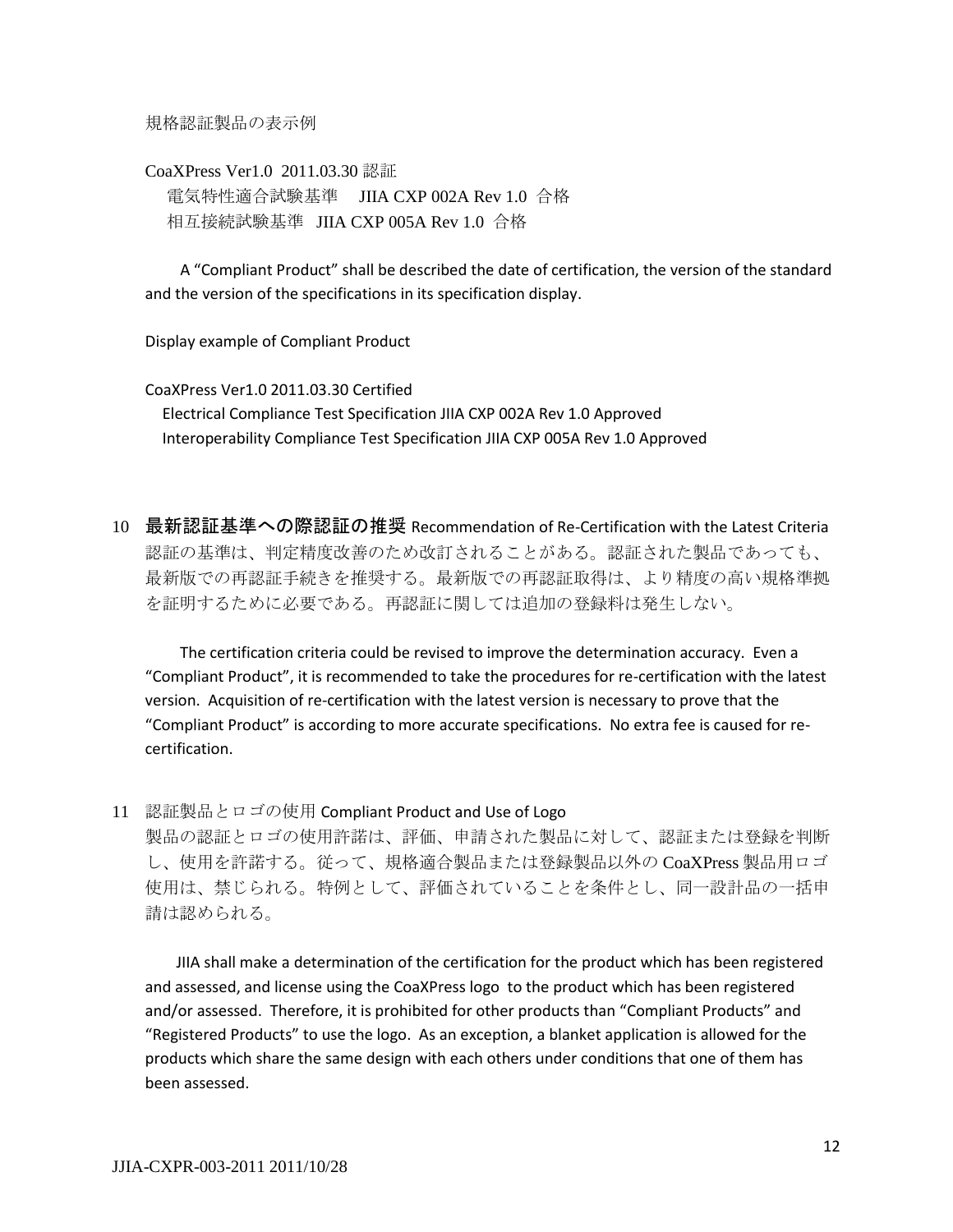12 既に認証された製品の改訂 Modification of Compliant Product 既に認証を得ている製品に改訂が施された場合は、改訂の及んだ範囲が CoaXPress 規格及 び基準に影響を及ぼす範囲であった場合、速やかに、再認証の手続きを行なう必要がある。

 If a "Compliant Product" has been modified and if the modification effects the relevance of CoaXPress Standard and/or Specifications, the procedure for re-certification should be taken immediately

#### 13 CoaXPress プラグフェスタの運営 Operation of CoaXPress Plugfest

CoaXPress プラグフェスタは、製品認証を推進する場として開催される。プラグフェスタ の主催は JIIA が行なう。会場確保は JIIA が行う。欧米においては AIA にこれを委託する。 開催案内は、JIIA ワーキンググループが企画し、JIIA 事務局より案内する。機材準備・会 場準備は、JIIA ワーキンググループが組織するメンバー及び支援メンバーにて行われる。 参加希望者は、プラグフェスタ参加申込書に記載し、JIIA 事務局に申請する。 実施される具体的内容は、事前に企画され案内される。

 CoaXPress Plugfest is held as a place to promote product certification. Plugfest is organized by JIIA. Securing venues for Plugfest shall be taken care of JIIA in Japan and of AIA in U.S.A and Europe. The announcement of Plugfest is planned by JIIA Working Group and distributed by JIIA secretariat. The arrangement of equipments and the preparation for Plugfest will be made by JIIA and supporting members. Applicants are required to fill out the application for Plugfest and submit to JIIA secretariat.

The details of Plugfest will be planned and informed on ahead.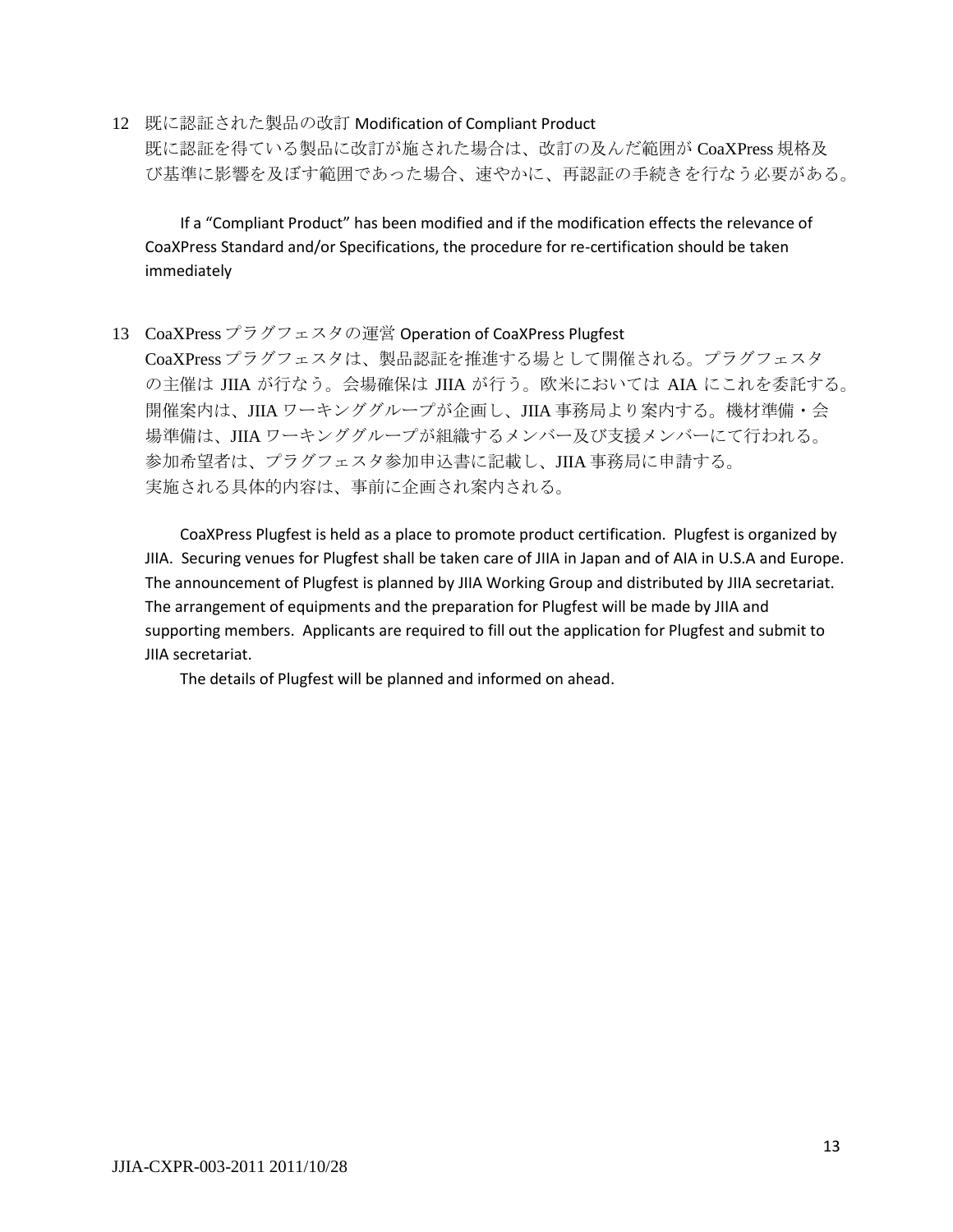### **APPENDIX A**

関連仕様書 Associated documents

APPENDIX に記された仕様書の最新版参照のこと Refer the latest version spec described on APPENDIX

- A) CoaXPress 規格標準 CoaXPress standard JIIA-NIF-001-2010 CoaXPress Standard Enacted on Dec. 6, 2010 First editio
- B) 電気適合試験基準書 Electrical Compliance Test Specification JIIA-CXPR-001-2011 Electrical Compliance Test Specification for JIIA CoaXPress Standard (2011-10-28)
- C) 相互接続試験基準書 Interoperability Compliance Test Specification (Interoperability CTS) JIIA-CXPR-002-2011 Interoperability Compliance Test Specification (Interoperability CTS) for JIIA CoaXPress Standard (2011-10-20)
- D) 相互接続試験テストレポート Interoperability test report JIIA-CXPR-002-2011 sheet-1 CoaXPress Interoperability test sheet (2011-10-20) JIIA-CXPR-002-2011 sheet-2 GenICam GenTL Interoperability Test Report (2011-10-20)

### **APPENDIX B**

登録申込書 (別添書類参照) Product registration application (See attached application)

JIIA-CXPR-003-2011 sheet-1JP CoaXPress Product Registration Application (2011-10-20)

JIIA-CXPR-003-2011 sheet-1EN CoaXPress Product Registration Application (2011-10-20)

APPENDIX に記された仕様書の最新版参照のこと Refer the latest version spec described on APPENDIX